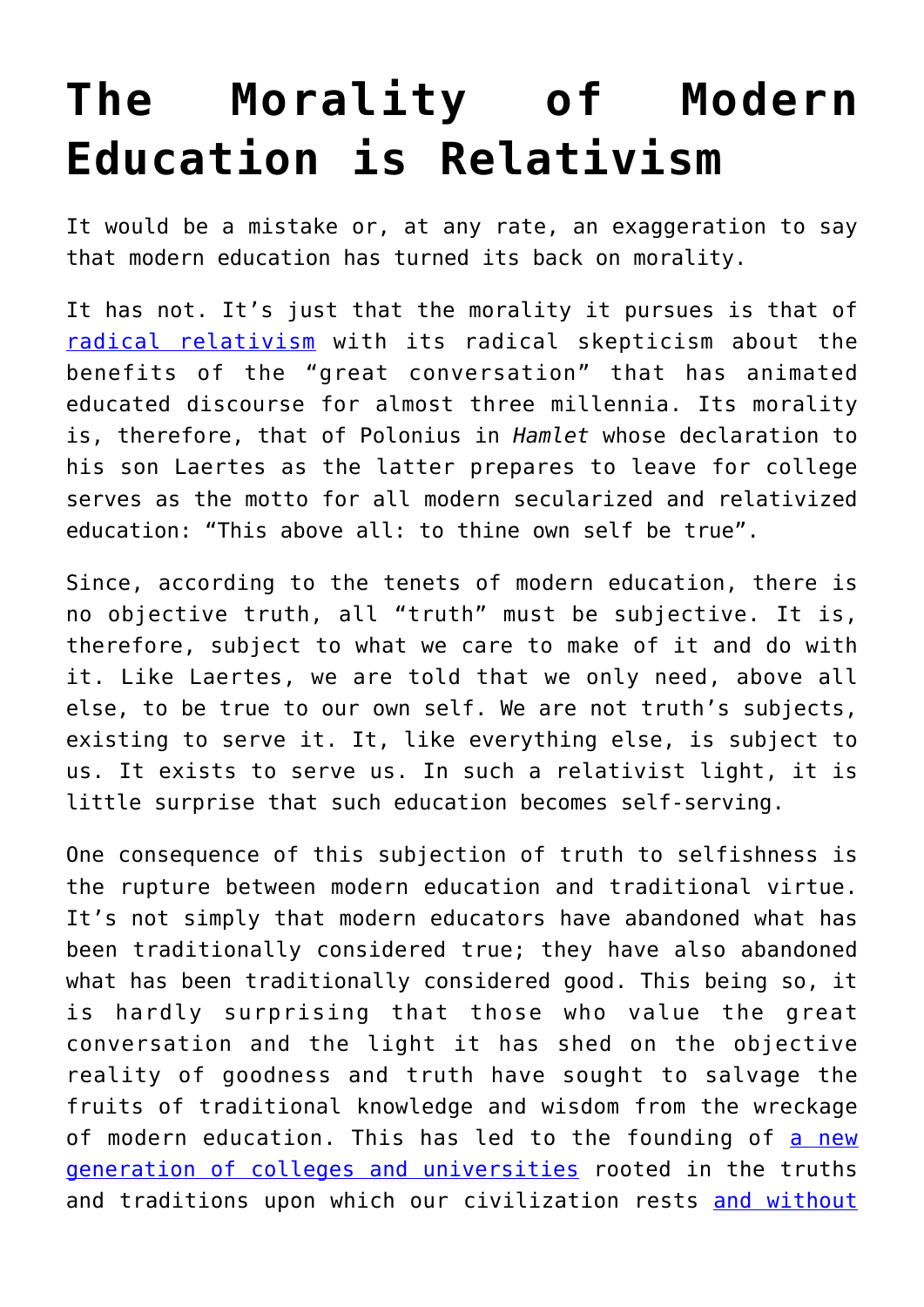## [which it crumbles.](https://www.intellectualtakeout.org/blog/notre-dame-prof-our-schools-are-committing-%E2%80%98civilizational-suicide%E2%80%99)

Up until now, these colleges and universities have had to rely on standardized college admissions tests, designed by proponents of the modern education which they exist to counter and correct. Now, however, and at long last, there is an alternative. The [Classic Learning Test](https://www.cltexam.com/), or CLT, offers a standardized test for college admission representing an unabashed adherence to the belief that [education and virtue](https://www.intellectualtakeout.org/blog/are-we-creating-men-without-chests) [are inextricably connected](https://www.intellectualtakeout.org/blog/are-we-creating-men-without-chests). As the CLT website declares, the "failed attempt" to remain "values neutral" by standardized college admissions tests "has stripped much of American education of the rich intellectual inheritance of Western civilization":

*"Many exceptional educators must bleach out the values inherent in any discussion of depth concerning historical, literary, and scientific endeavor in order to prepare students for a standardized test requiring only a regurgitation of disconnected facts, or the careful presentation of a 'value neutral' argument. In truth, even scientific laboratory discoveries have moral implications as the world so painfully rediscovered at Hiroshima. In fact, the term 'value neutral' is an oxymoron. Existing standardized tests which require students to deny the moral implications of decisions, ideas, and discoveries train them to both moral and intellectual disability."*

In similarly strident fashion, the website speaks of "the endeavor to repair the rupture between intellectual pursuit and virtue", drawing parallels between the way that the ancient Greek philosophers understood the meaning and purpose of education with the way that it is viewed by today's homeschool parents and classical school educators:

*"How someone learns to think, what they read, and how they live, are all intricately connected. Mainstream education in*